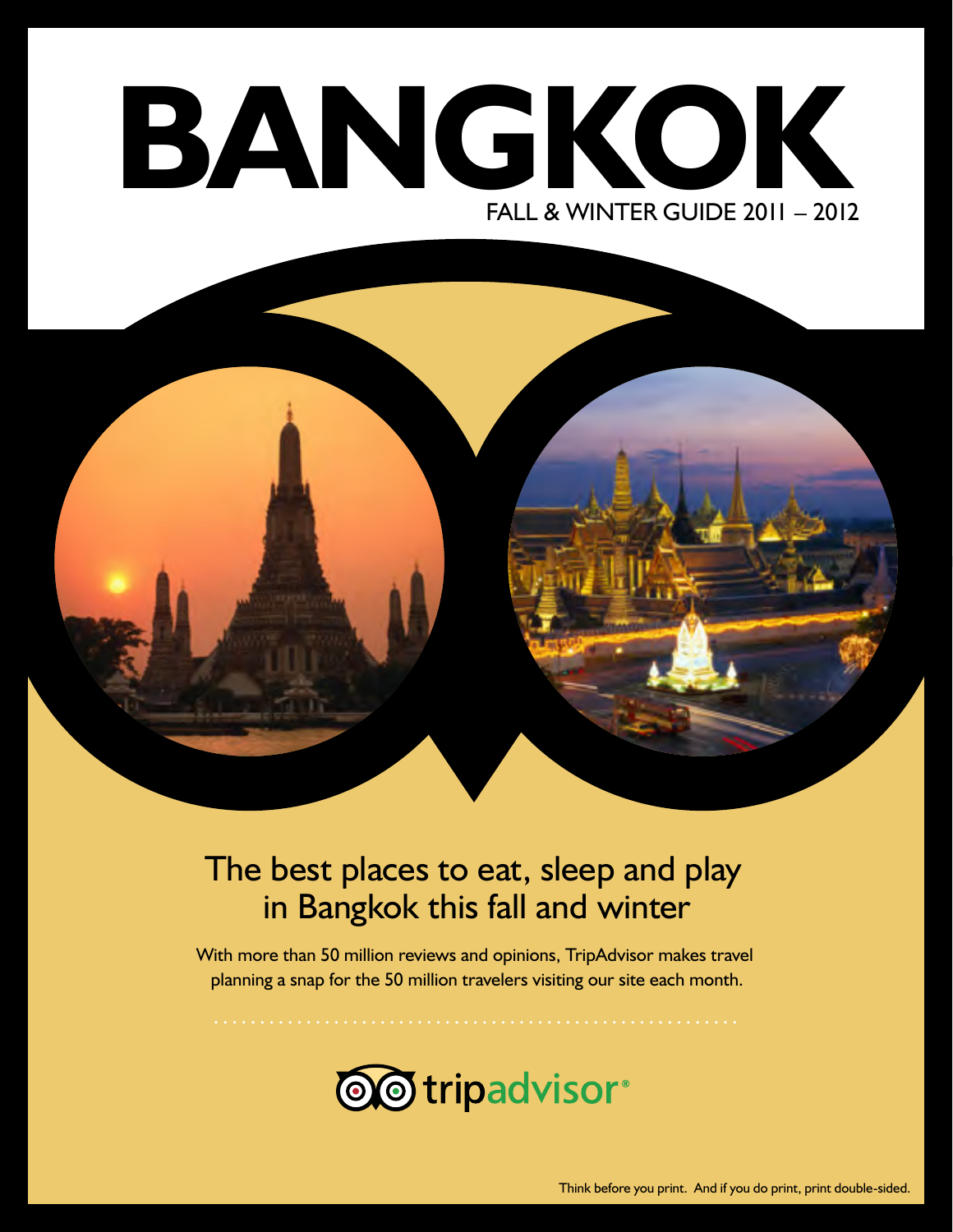# **INTRODUCTION**



TripAdvisor, the most trusted source for where to eat, sleep and play in thousands of destinations around the world, has collected the best insider tips from its 50 million monthly visitors to produce a unique series of travel guides. In addition to the best hotels, restaurants and attractions for every type of traveler, you'll get great advice about what to pack, how to get around and where to find the best views. Be sure to check out the guides at www.tripadvisor.com.



You'll find reviews for more than 520,000 hotels, 125,000 vacation rentals, 155,000 attractions and 715,000 restaurants on TripAdvisor.com. Learn from other travelers what to expect before you make your plans.

## PACKING T

- 1. Bangkok has "three seasons—hot, hotter and hottest. **Be prepared for hot and steamy weather.** In March through May, temperatures can soar into the 100s and stifle even the heartiest of travelers."—TripAdvisor Member
- 2. During the wet season between May and October, "at times—but not all the time—the rain comes down in buckets, and the thunderstorms can be dramatic. But if you are visiting during this time of year, **don't bother to bring a raincoat**—it will be too hot to wear it. **Carry an umbrella with you at all times** and be prepared to take your shoes off and wade, and you'll be fine."—TripAdvisor Member
- 3. "Have some **dress sense**—how you dress in Thailand is quite important. You'll notice that Thai women are very **modest** in public—they usually swim fully clothed."—TripAdvisor Member
- 4. "Read Robert Cooper and Nanthapa Cooper's tome, *Culture Shock! Thailand: A Survival Guide to Custom and Etiquette*, which will prepare you for everything, including an audience with the King of Siam."—TripAdvisor Member, New York, N.Y.

### **Inside BANGKOK**

Bangkok, the capital of Thailand since 1782, is a relatively new capital city; however, it is bursting with a mixture of old (stunning temples and shrines, the Grand Palace, reclining Buddhas) and new (skyscrapers, the Skytrain rail line, luxury accommodations). The energy in the city is tangible, with bustling street markets, high-end shopping, the notorious shows, late-night clubbing and early morning almsgiving.

Yet despite the frenetic atmosphere, you don't have to look far for the meditative and tranquil feeling that many associate with the Buddhist city. Let yourself go limber during a massage at Wat Pho, float your tension away on a boat cruise along the Chao Phraya River or delight in the local food at one of the many street stalls.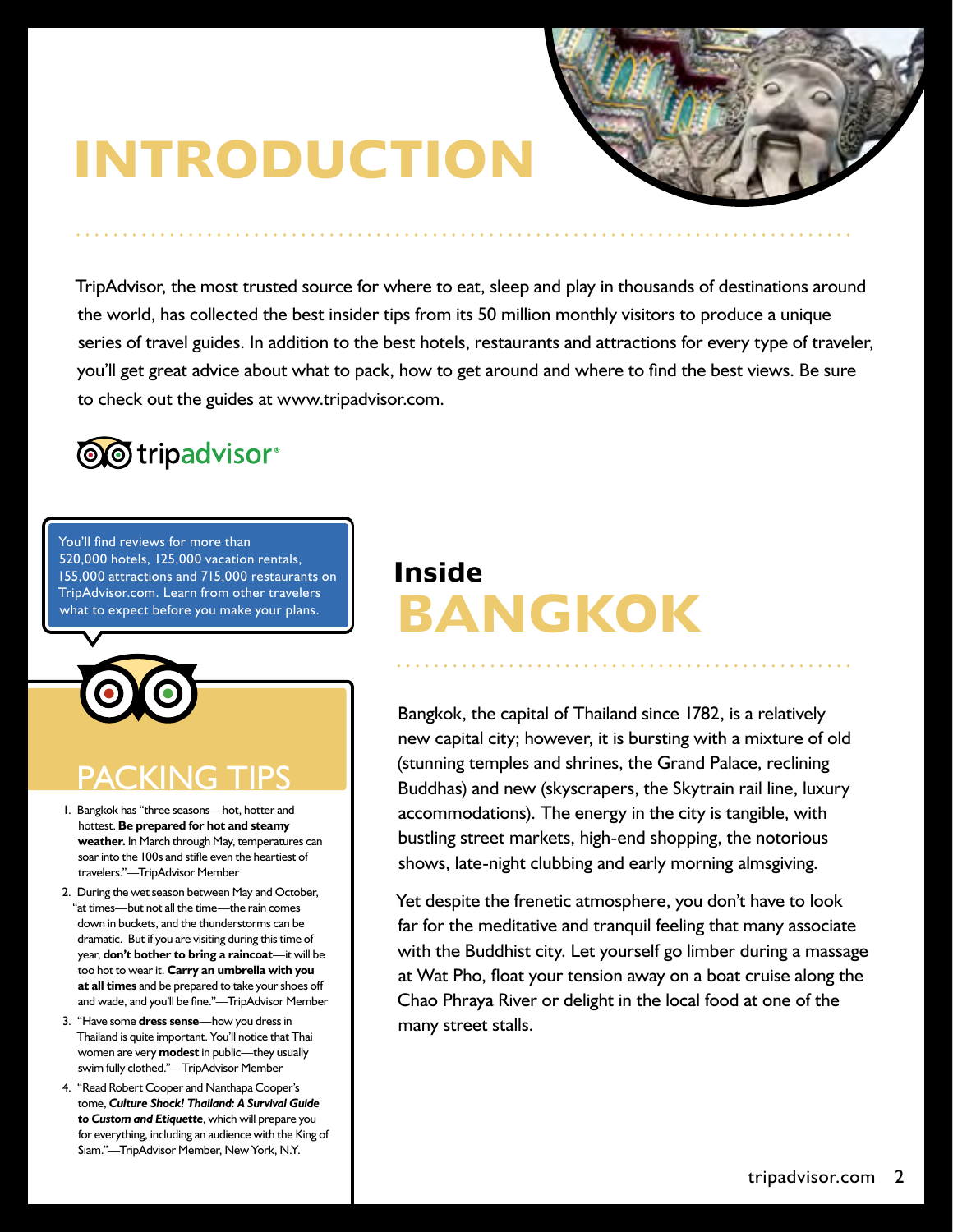# **VIEWS Top**



#### BANGKOK'S BEST VIEWS

Is that vertigo or have you just had one too many martinis? You won't know for sure at **Sirocco**, an open-air bar on the 64th floor of a skyscraper. "Ohh, what I can say here? It's unbelievable and beautiful—I can see the whole of Bangkok City at night."— TripAdvisor Member, Kuala Lumpur, Malaysia

**Sky Bar at Sirocco, State Tower, 1055 Silom Road, 2 624 9555**

"**Wat Arun** is simply a sight for the senses. Look up close at the bits and pieces of the Wat—they are decorated by seashells and bits of porcelain. The views from the top are very lovely and make the narrow and steep climb up all that much more worthwhile."— TripAdvisor Member, Toronto, Ontario

**Temple of the Dawn (Wat Arun), Tha Tien Pier, Chao Phraya River, 2 465 5640**

## **Where to PLAY**

Try a view of Bangkok from the water. "I was lucky enough to take a three-day trip up river on the **Manohra Song**. The ship and crew pampered all six guests with luxury. Quality food, service and cabins. Each couple has their own guide when the boat docks, to escort you to many interesting venues."— TripAdvisor Member, Pennsylvania

**Manohra Song, Marriott Bangkok Resort & Spa, 257 Charoennakorn Road, Samrae Thonburi, 2 477 0770**

#### **TOP 10 Attractions**

- 1. Helping Hands Thai Cooking School, Klong Toei Market, 084 901 8717
- 2. Temple of the Reclining Buddha (Wat Pho), Sanam Chai Road and Maharaj Road, 2 225 9595
- 3. Temple of the Dawn (Wat Arun), Tha Tien Pier, Chao Phraya River
- 4. Wat Phra Kaew, Thanon Na Phra Lan, Phra Nakhon, 02 222 0094
- 5. Grand Palace, Na Phra Lan Rd, Maharaj Pier, 2 224 1833
- 6. Temple of the Emerald Buddha (Wat Phra Kaeo), Grand Palace Complex, Na Phra Lan Road
- 7. Siam Niramit, 19 Tiamruammit Road, Huay Kwang, 2 649 9222
- 8. Snake Farm (Queen Saovabha Memorial Institute), 1871 Rama IV Road, Thai Red Cross Institute, 2 520 1614
- 9. Skytrain (Rot Fai Fah), Siam Square (Central Station), 2 222 0175
- 10. Chao Phraya River

#### FAMILIES

"We poured scented water and dropped baht coins into jugs around the **Reclining Buddha**. The kids really enjoyed it."— TripAdvisor Member, Syracuse, N.Y.

**Temple of the Reclining Buddha (Wat Pho), Sanam Chai Road and Maharaj Road, 2 225 9595**

Komodo dragons! Sumatran rhinoceros! Elephant rides! Find them at the **Dusit Zoo.**  "It was a good way to pass an afternoon with the children."—TripAdvisor Member, London, England

**Dusit Zoo, 71 Rama 5 Road, Dusit, 2 281 2000**

#### **<sup>2</sup> <sup>252</sup> <sup>0161</sup>** ROMANCE

"If you're looking for something other than sightseeing and shopping, the **Baipai Cooking School** is definitely a must. We got to cook and eat what we made as the lesson went on, and both of us had fun cooking together."—TripAdvisor Member, Scotland

**Baipai Thai Cooking School, 150/12 Soi Naksuwan, Nonsee Road, 2 294 9029**

"The **Peninsula Spa** is the best I've experienced. The service is wonderful, from making the booking to the treatments to the relaxation room for post treatment. Absolutely romantic in setting and decor."— TripAdvisor Member, Japan

**Peninsula Spa by ESPA, Peninsula Hotel, 333 Charoennakom Road, Klongsan, 2 861 2888**

Ever seen a milking? A snake milking, that is! At the **Red Cross Snake Farm**, "the demonstration of the extraction of venom from poisonous snakes and the handling, outof-cage display and educating talk on snakes such as the King Cobra, Thai cobra, python, etc., is quite interesting for children."— TripAdvisor Member, Sydney, Australia

#### **Red Cross Snake Farm, 1871 Rama IV Road,**

Hopeless romantics are advised to "try **Vertigo**, the roof restaurant/pub at the Banyan Tree Hotel. That is, if you can find a seat, since it's pretty popular. Great view, cool wind, great romantic atmosphere you won't regret it!"—TripAdvisor Member, Bangkok

**Vertigo, Banyan Tree Hotel, 21/100 South Sathon Road, 2 679 1200**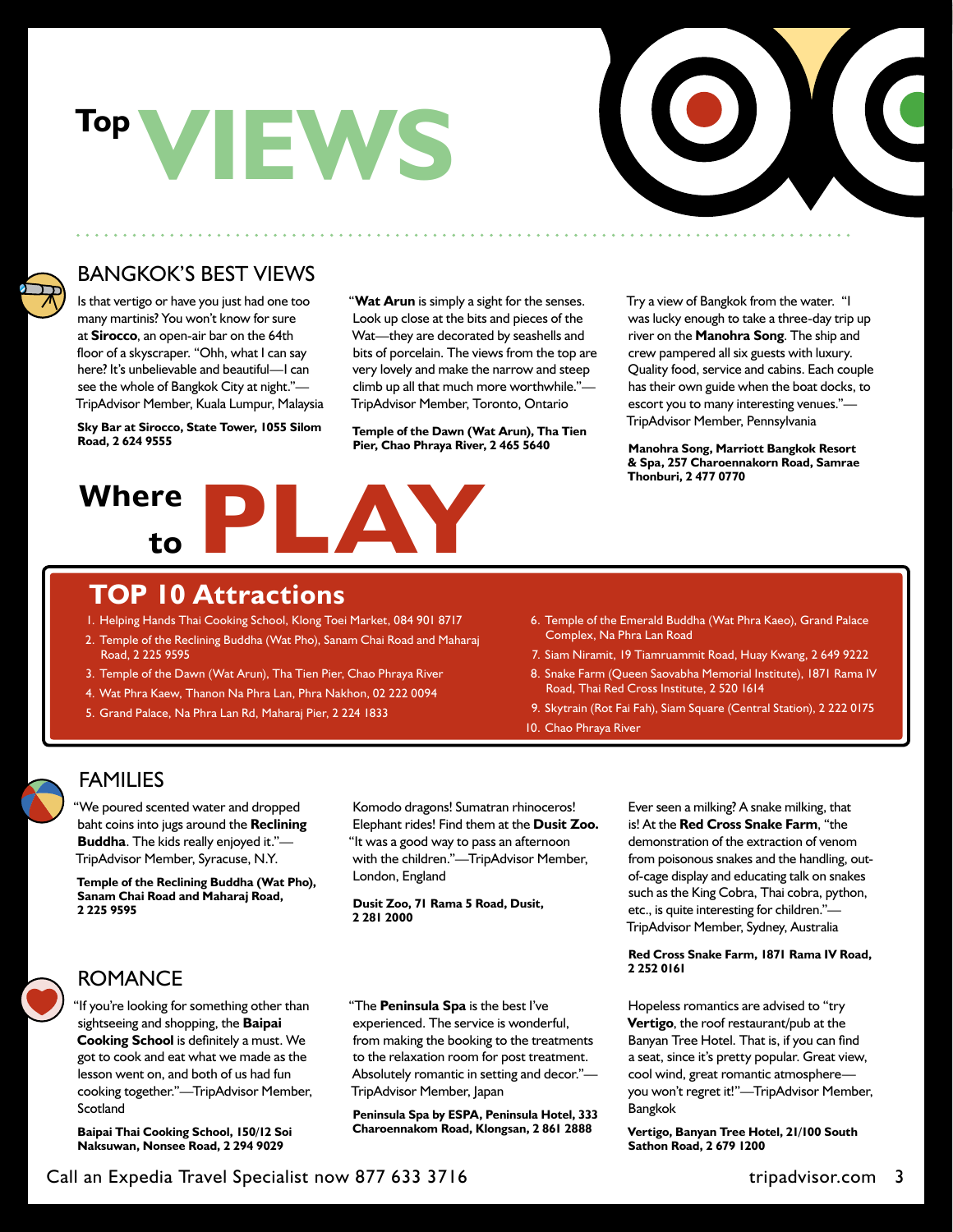# **Where to PLAY**



#### BUDGET

The **Temple of the Emerald Buddha** "is a huge, incredible riot of glittering gold and color. Pictures cannot do it justice. Definitely a must-see in Bangkok."— TripAdvisor Member, Turkey

**Temple of the Emerald Buddha (Wat Phra Kaeo), Grand Palace Complex, 2 222 0094**

#### ADVENTURE

Gore-lovers should check-out Thai's national pastime, **Muaythai (Thai Boxing)**. The pre-match rituals, music and gambling are a great warm-up. But be warned: "The fighting is real, so this spectator sport is not for the faint of heart."—TripAdvisor Member, Devon, England

**Muay Thai (Thai Boxing), Lumpinee Stadium, Rama IV Road, 2 251 4303**

**"…not for the faint of heart."**

"If you're looking to get away from the sterile shopping centers, make time to wonder around **Chinatown**. There are many small alleys, so you never know what you might find."—TripAdvisor Member

#### **Chinatown**

#### **"You never know what you might find."**

"If you want to witness another side of Thai life, **Absolute Explorer Tours** runs a wonderful day trip to the countryside around Bangkok. The cycling is very easy, along pathways, tracks and very quiet tarred roads. Frequent stops are made, and the guides give great insight into country life."— TripAdvisor Member, Hollywood, U.K.

**Absolute Explorer Tours, 99/1 Udomsuk 43-45, Sukhumvit Soi 103, 87 077 9696**

"If you're willing to spend some time comparing vendor's items and do your homework, you can come away from the **Chatuchak Market** with some good deals at the end of your day. Good street food, at the end of the Skytrain line and very easy to reach."—TripAdvisor Member, Bangkok

**Chatuchak Market, adjacent to Chatuchak Park** 

**Kiwi Fishing Bangkok** sets up your fishing expedition "for comfort, with everything you need to relax and enjoy the day, even down to the tea and coffee, ohhh and the hammock! The first bait was not even in the water 10 seconds and the fishing was on! I proceeded to land giant Mekong catfish one after the other. The pace just didn't stop!"—TripAdvisor Member

**Kiwi Fishing Bangkok, Bung Sam Lan Lake, Bangkapi, 85 109 6979**



#### EDUCATIONAL/HISTORICAL

"No other place gives you a comparable idea of the beauty, simplicity and sophistication of the Thai domestic arts." **Jim Thompson House** is "very inspiring and educational."—TripAdvisor Member, Los Angeles, Calif.

**Jim Thompson House, 6 Soi Kasemsan 2, Rama 1 Road, 2 216 7368**

#### RELAXATION

"Separate from the temple itself and around the back lay the **monks' quarters**, where quiet lanes house monks praying and going about their daily work. There's even a basketball court where, sometimes, you see monks shooting hoops in their brilliant orange robes."— TripAdvisor Member, Toronto, Ontario

**Monks' Quarters at Wat Pho, Chetuphon Road**

At **The Grand Palace**, "there's glitter and gold everywhere you look. There are a million details not to be overlooked."— TripAdvisor Member, The Netherlands

**The Grand Palace, Na Phra Lan Road, Maharaj Pier, next to Wat Phra Kaeo Temple Complex, city center, 2 224 1833**



"From the moment you walk into **Dahra**, the hustle and bustle of the city are gone, and you feel a wonderful warmth and ambiance. Everyone is very professional. I've never seen my husband so relaxed!"— TripAdvisor Member, Thailand

**Dahra Beauty & Spa, Triple Two Hotel, Silom Soi 18, 2 235 4811**

TripAdvisor members have posted more than 8,000,000 traveler photos on the site. The good, the bad and the very candid. It's almost like being there!

The **Vimanmek Mansion** "is open to the public with guided tours. In the morning and afternoon, there is a 30-minute display of Thai dancing and Thai boxing. Each differently styled building holds different national collections."—TripAdvisor Member, United Kingdom

**Vimanmek Mansion, Ratchawithi Road, 2 628 6300**

Visit the sights in a more leisurely fashion with a one-day river pass. "The CHEAPEST way is just to jump on a **Chao Phraya Tourist Boat** and take it up the river. Jump off at any stop that looks interesting."— TripAdvisor Member, Berlin, Germany

**Chao Phraya River Tourist Boat, Sathorn Pier, Central Pier, 2 623 6001**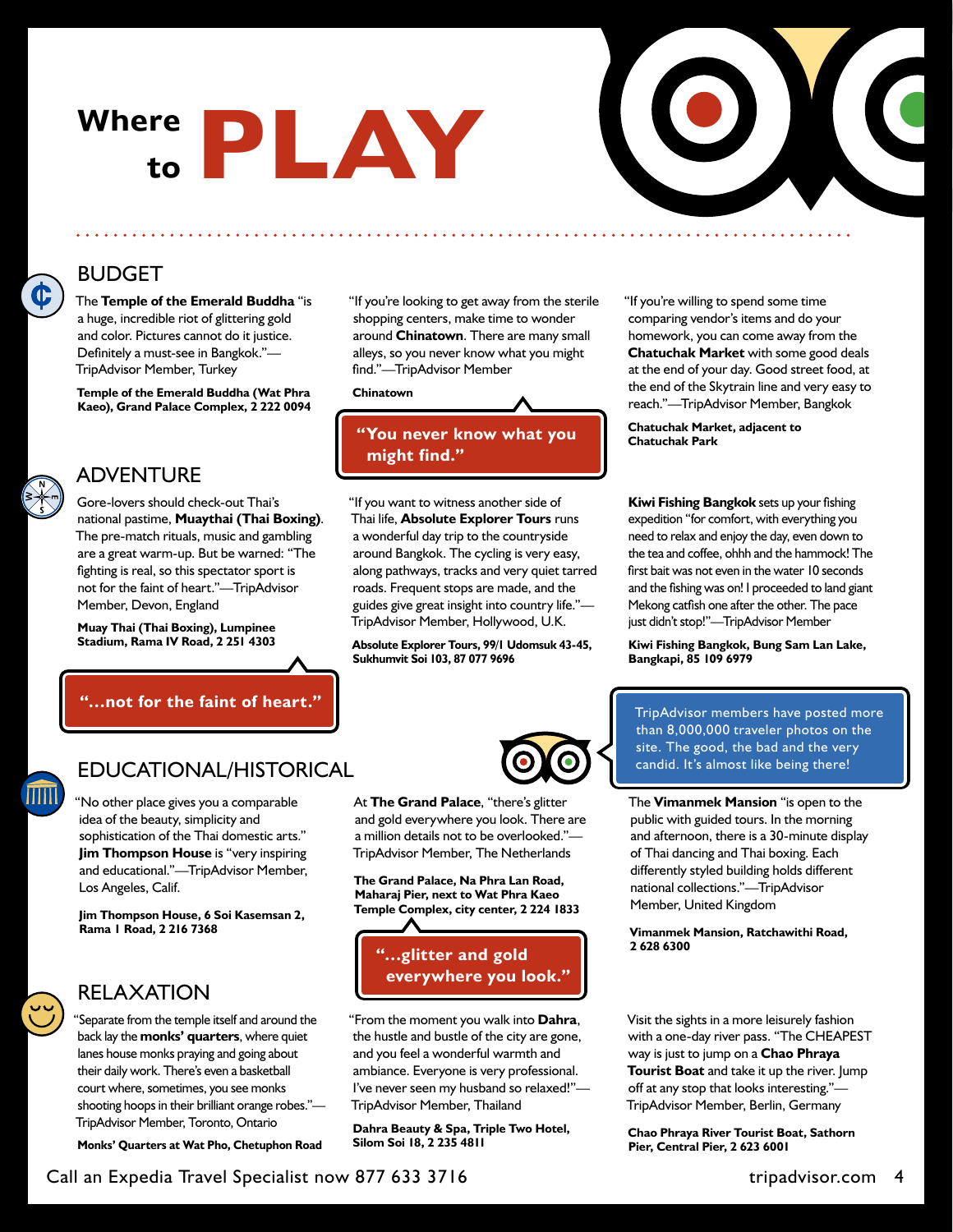**What's the TOUR** 



#### **How to Get Around**

"You can **hire a local tour guide** for any particular site you wish to visit. They are easy to find outside each site. Your hotel concierge can arrange a guide, but you will pay more and won't necessarily have a better time."—TripAdvisor Member

"We found that each site had a brochure in English, so a guide isn't required for a positive experience. Sometimes it's **best just to walk around** at your own pace and take in the sights, sounds and smells on your own."—TripAdvisor Member

"If you're in a **minibus or taxi**, tell the driver you'll tip him if he keeps the speed below 90/100 kph!"—TripAdvisor Member

"The **Skytrain** is the best. The stations are well manned with lots of security, shops and friendly staff who speak English. The trains are on time, very fast, clean, air-conditioned, cheap and easy to navigate. We used the train to get everywhere and loved it!"—TripAdvisor Member

"**Tuk tuks**, the small bicycle-like touring vehicles, are very cheap and sometimes a little faster to snake through traffic, but the smog can be a killer. When you take a tuk tuk, always agree on a price before you start your journey, and a small tip goes a long way." — TripAdvisor Member



Call an Expedia Travel Specialist now 877 633 3716 tripadvisor.com 5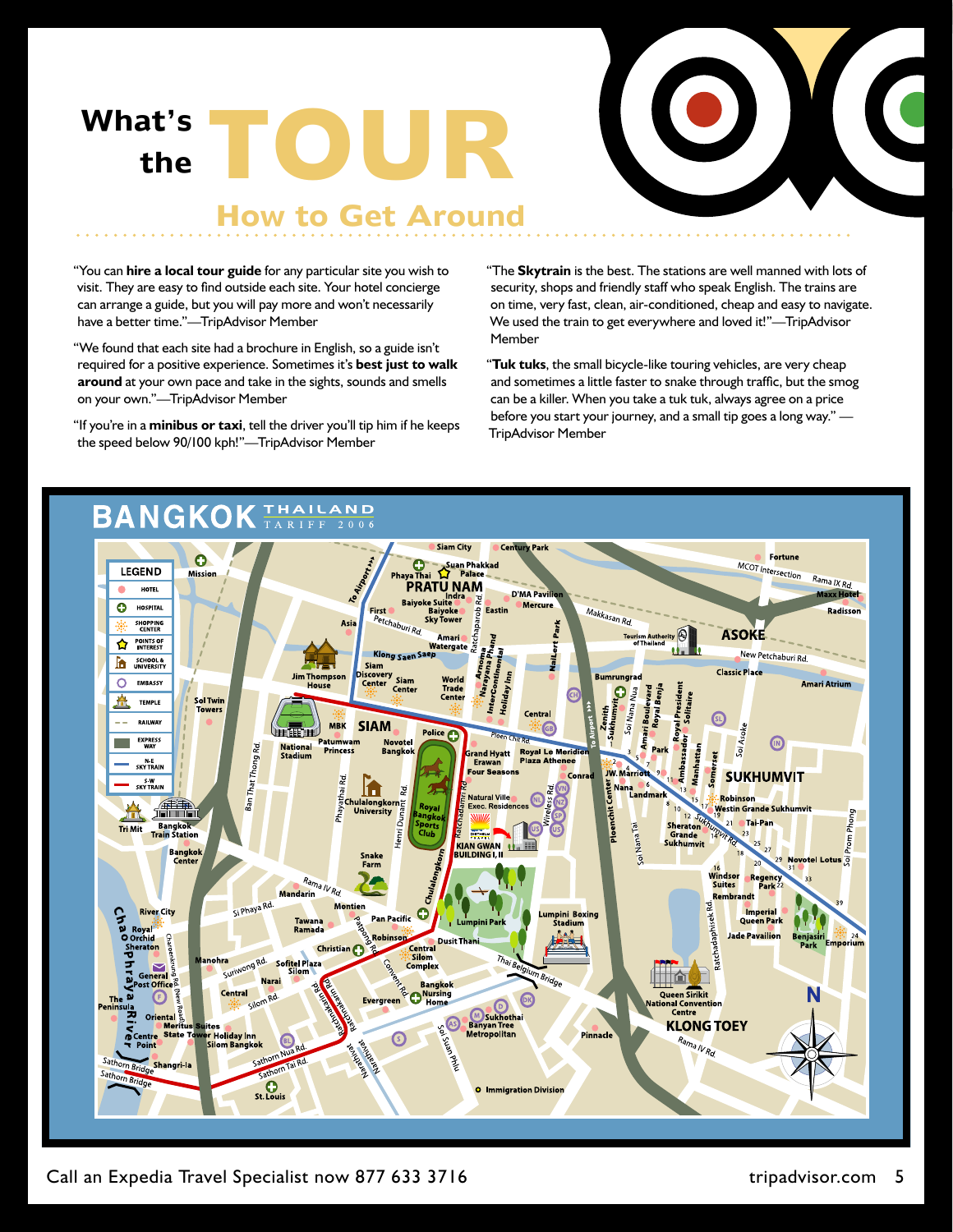



#### FAMILIES

"The quality of the food and the service that you get at The **Rain Tree** is simply the best in town. The variety of the buffet is incredible and cannot be fresher."— TripAdvisor Member, Brussels, Belgium

**The Rain Tree Cafe, Plaza Athenee Bangkok, 61 Wireless Road, 2 650 8800**

"My husband and our 2 teenagers had a nice lunch **Bankara Ramen**. The food was tasty and the soup bowls were huge. I loved the condiments on the table. Lots of choices on the menu, too."—TripAdvisor Member, Tahlequah, Okla.

**Bankara Ramen, Sukumvit 39, Wattana, 2 662 5162 3**

At **Crepes & Co.**, you'll find "delicious crepes with savory and sweet fillings, as well as several Mediterranean and North African dishes."—TripAdvisor Member

**Crepes & Co., 18/1 Sukhumvit Soi 12, 2 653 3990**

Want more information on Bangkok? TripAdvisor.com offers free weekly e-mail updates filled with new deals, reviews and articles for Bangkok or any other destination you choose.



 $\mathbf C$ 

#### ROMANCE

"We ate at **Thiptara** on our first night in Bangkok, and it was a very pleasant introduction to Thailand. The service was friendly, the food was excellent and the venue beautiful. It was lovely watching the boats go by on the river."—TripAdvisor Member, Castle Hedingham, U.K.

**Thiptara, The Peninsula Hotel, 333 Charoennakorn Road, 2 861 2888**

"Located on the top floor of the Oriental Hotel, the **Normandie's** dining room offers fabulous views of the Chao Phrya River and its fantastically lit boats. We had a great meal, great service and really enjoyed the elegant atmosphere."—TripAdvisor Member, Moscow, Russia

**Le Normandie, Mandarin Oriental, 48 Oriental Ave., 2 659 9000**

"You will enjoy the view of the city with a very romantic dinner" at **Sirocco**, on the 64th floor of State Tower. "They have a live band. The food is fine. You should make a reservation about one month in advance."— TripAdvisor Member, Bangkok

**Sirocco, 1055 Silom Road, State Tower, 2 624 9555**



"For cheap and lovely Thai food, we tried **Polo**—famous for their fried chicken. We had a whole chicken served with flakes of fried garlic on top, very yummy. For a family of four, it cost us only 280 Baht for lunch. We ate in the open air part although they have a/c dining as well."— TripAdvisor Member, Melbourne, Australia

**Polo Fried Chicken, 137/1-3 Soi Polo, Wireless Road, Lumpini, 2 655 8489**

"My favorite place to eat is the food court at the **Emporium**. A bit upscale but loads of choices. One seating area has views over the Queen's Park next door."—TripAdvisor Member, Phuket, Thailand

**Emporium Food Court, Emporium Shopping Centre, 5th Floor, 622 Sukhumvit Road, Klongton, Klongtoey**

"The **Queen of Curry** is basic but very clean and has good food. We had great satay and exceptional chicken penang curry. With two large beers, it was still a bargain! Do not hesitate—just go for it!"—TripAdvisor

**Queen of Curry, 49 Charoenkrung Road Soi 50, Bongrak, 86 559 7711**

Member, Liverpool, U.K.

**"Just go for it!"**

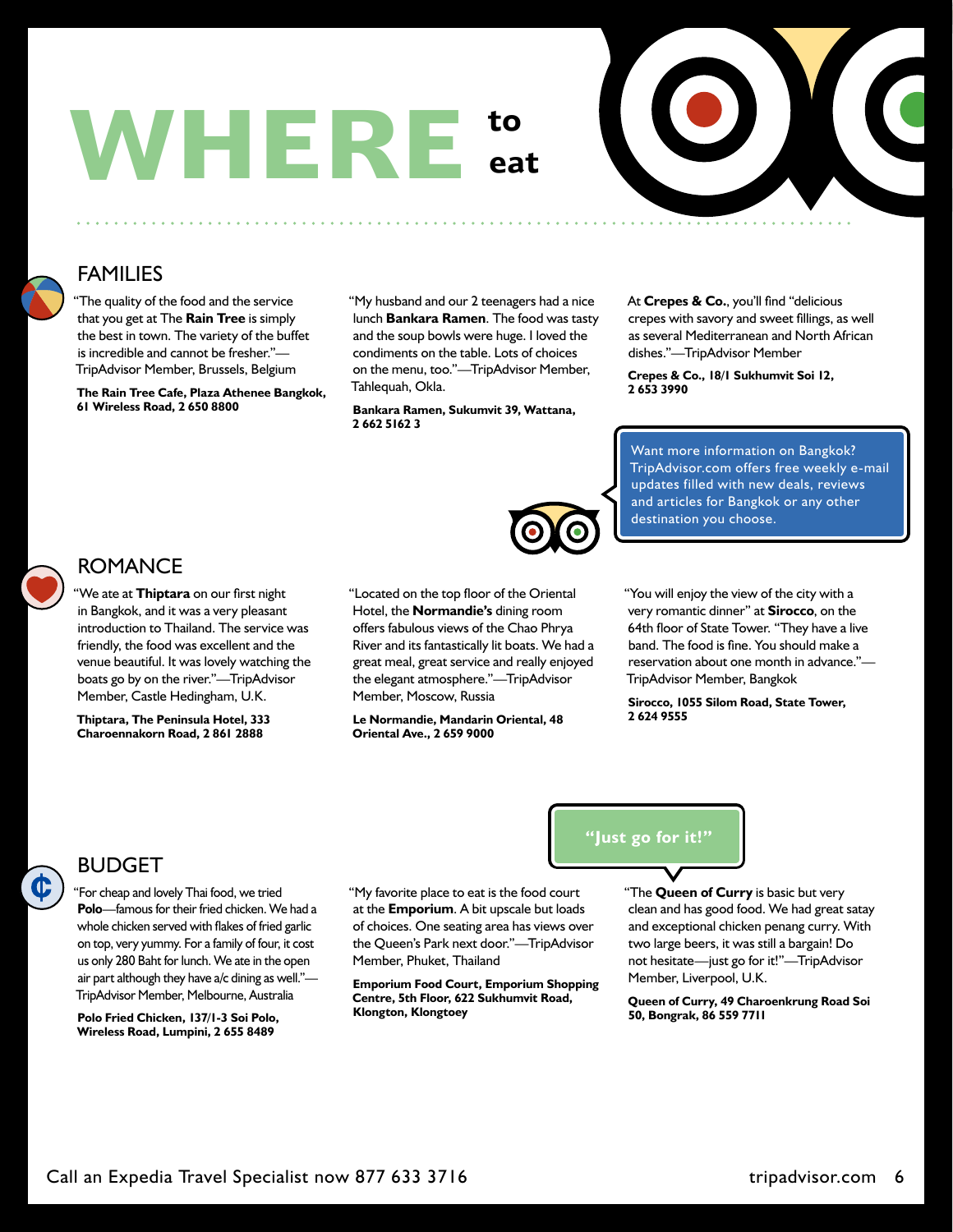



#### HEALTH-CONSCIOUS

Yes, you read the name right: It's **Cabbages and Condoms**. "The food was excellent. It's nothing smutty, just to promote condoms being as readily available as cabbages!"—TripAdvisor Member, Knebworth, Hertfordshire, England

**Cabbages and Condoms, 10 Sukhumvit Soi 12, 2 229 4610**

Vegetarian cuisine is the specialty at **May Kaidee's**, a local chain consisting of three restaurants and a cooking school. "Low-key and some of the best Thai food you'll ever eat. And vegan!"—TripAdvisor Member

**May Kaidee's, 33 Samsen Road Soi 1, 89 137 3173 (main location)**

#### HIDDEN GEMS

If ambiance is important, head to **Eat Me**, where the artistic surroundings complement light Thai meals, such as "carrot soup with coconut cream, double cherry duck with cranberry mashed potatoes and mixed asparagus, zucchini and broccoli."—TripAdvisor Member, New York, N.Y.

**Eat Me, Soi Pipat 2, 2 238 0931**



Escape the bustle at **The Mango Tree,** a quiet retreat with a garden. It's "an amazing restaurant" with "great food with traditional Thai music and dancing."—TripAdvisor Member, Newcastle, England

**The Mango Tree, 37 Silom Soi 6, 2 236 2820**

"As a vegetarian, I find it hard to eat Thai food, usually being limited to only a couple of menu items. **Na Aroon** was a real find! The menu was amazing, the ambiance lovely and the food very tasty."—TripAdvisor Member, Melbourne, Australia

**Na Aroon, AriyasomVilla Hotel, 65 Sukhumvit Soi 1, 2 254 8880 3**

"**Methavalai Sorndaeng** takes you back to a time when dining out was a dressup occasion. The servers are dressed in traditional costume, the decor is from the 60s and the food is scrumptious. We shared unbelievable duck with red curry, stir-fried broccoli with scallops and the best Pad Thai anywhere."—TripAdvisor Member, Toronto, Ontario

**Methavalai Sorndaeng, 78/2 Ratchadamnoen Klang Tai, 2 224 3088**

#### SPECIAL EVENTS

Don't miss the biggest party in town at **Silom Soi 4 Halloween**, where revelers dress up in elaborate costumes, from the "ween"scary—to the just plain outrageous. Businesses and bars deck out for the occasion while party-goers dance through the night. (October 31)

**Silom Soi 4 Halloween, Various venues on Silom Soi 4, http://www.silomsoi4.net**

Open your eyes to cutting edge cinema at the annual **World Film Festival**, featuring over 80 independent and art house films, in addition to Q&A sessions with the filmmakers and stars. (November  $4 - 13$ )

**World Film Festival, Siam Paragon, 991/1 Rama 1 Road, 2 338 3618 9 http://www.worldfilmbkk.com**

Watch the "colorful water" at **Loi Krathong**, when the Chao Phraya River lights up with illuminated boats and bank side performances and displays. (November 10)

**Loi Krathong, Chao Phraya River, http://www.loikrathong.net**



Run, kayak, cycle and swim through some of Bangkok's most gorgeous scenery at the **Yara Bangkok Challenge**, winding past rice paddies, monuments and canals. Categories include men's, women's, seniors and mixed. (November 12)

**Yara Bangkok Challenge, Fishing Park, Minsiri Resort, Nong Chok, http://bangkokchallenge.com**

Lace up and get moving at the **Bangkok Marathon**, a grueling hot and humid race past some of Bangkok's most famous sites. In addition to the marathon there are also quarter-marathon and 5K events. (November 20)

**Standard Chartered Bangkok Marathon, Sanam Chai Road the front of The Royal Grand Palace, http://www.bkkmarathon.com**

Wear yellow to honor the longest reigning King of Thailand on his **birthday**, when the streets around Ratchadamnoen and Sanam Luang come to life with music, food, vivid flowers and fireworks. (December 5)

**Birthday of His Majesty King Bhumibol Adulyadej, Ratchadamnoen and Sanam Luang**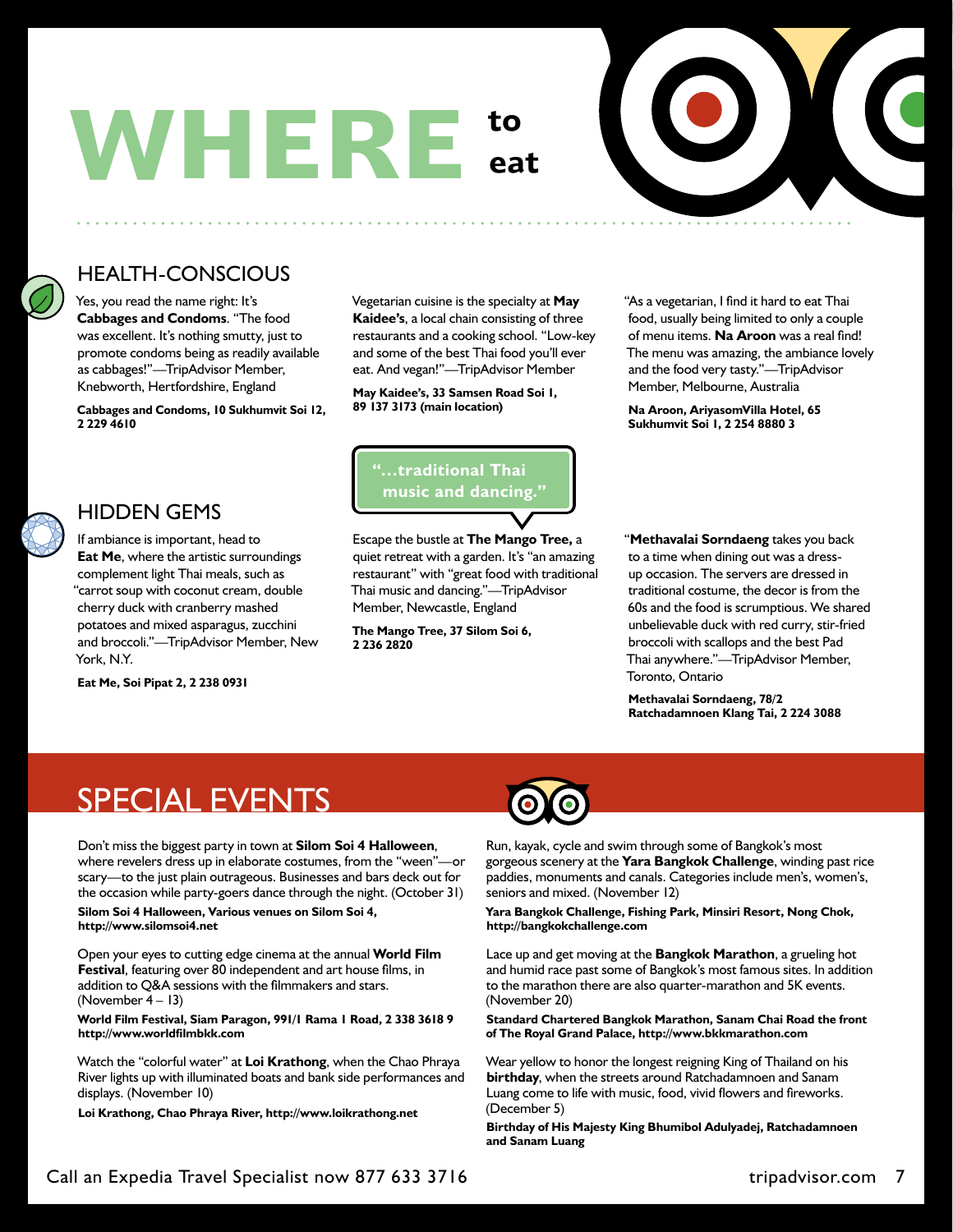## Where **STAY to**



"The pool area at the **Pullman** was fabulous. There was a small Jacuzzi, as well, along with a separate kids pool. The hotel even had feeding time for the fish on the hotel premises. The breakfast and dinner buffets were great—you won't stop eating."— TripAdvisor Member, New Dehli, India **Pullman Bangkok King Power, 8/2 Rangnam Road, Thanon-Phayathai, Ratchathewi,** 

"Our room at the **Peninsula Bangkok** was a perfect size for a couple, and the added balcony gave a feeling of more space. It was certainly a delight to be able to step outside in the evenings with a quiet drink and watch the barges go by on the river."—TripAdvisor

**2 680 9999**

#### FAMILIES

For "luxury and service beyond belief," check into the **InterContinental Bangkok**. "We ate in their casual lobby dining one evening and requested something that wasn't even on the menu for the kids, and they accommodated in their friendly Thai way."— TripAdvisor Member, New York, N.Y.

**InterContinental Bangkok, 973 Ploenchit Road, 2 656 0444**

#### ROMANCE

At the **Shangri-La Hotel**, "the room was very spacious, and the view was superb. Sitting on the balcony while the sun sets and watching the river traffic was very romantic. The two pools are almost an oasis set back from the river."—TripAdvisor Member, England

**Shangri-La Hotel, 89 Soi Wat Suan Plu, New Road, Bangrak, 2 236 7777** 

### $\mathbf \mathbb{C}$

#### BUDGET

"I cannot believe the value at the **Bangkok Loft Inn**. Super helpful staff, very good breakfast with lots of choices, complimentary airport pick up and huge, comfy beds! All in all, it gave us a great start to our trip."—TripAdvisor Member, London, U.K.

**Bangkok Loft Inn, 55 Somdet Phra Chao Taksin Road, Bangyeerua, Thonburi, 2 862 0492**

"The **Ariyasomvilla** is the nicest hotel we have ever stayed in. Beautifully designed & landscaped with lots of colour, comfortable furnishings and personal touches. Our son spent hours swimming and playing, or drinking fresh fruit smoothies by the pool's edge."—TripAdvisor Member, Sydney, Australia

**Ariyasomvilla Hotel, 65 Sukhumvit Soi 1, Klongtoey Nua, 2 254 8880**

"My wife and I spent the last day of our honeymoon at **Sheraton Grande Sukhumvit**. There was a honeymoon cake and letter from the management waiting in our room. Excellent detail! The soothing pool area, especially the jacuzzi, is amazing in the middle of the hectic city."—TripAdvisor Member, Helsinki, Finland

**Sheraton Grande Sukhumvit, 250 Sukhumvit Road, 2 649 8888**

"If you're looking for a great, clean and unique place with great staff, **Phranakorn-Nornlen** is the place for you. Decorated with a splendid vintage touch without feeling old. The hallway looks like an old Thai steet. The attention to detail is simply mind-boggling."— TripAdvisor Member, Tel-Aviv, Israel

**Phranakorn-Nornlen Hotel, 46 Krungkaseam, Thewet Soi 1, Bangkhunprom, 2 628 8188 x90**



**Phachatiptai Road, Phanakhon, 2 282 09912 Park Plaza Sukhumvit, 16 Rachadapisek Road, Klongtoey, 2 263 5000** Have questions about Bangkok? Get insider advice from local experts in our forums. The majority of questions are

**Lamphu Tree House** "has much more flair than others in the price range. Our standard room by far exceeded our budget expectations. Everything was brand new, immaculately clean and, above all, very well designed with a nice traditional Thai touch."— TripAdvisor Member, Frankfurt, Germany **Lamphu Tree House, 155 Wanchat Bridge,** 

**Peninsula Bangkok, 333 Charoennakom** 

Member, Beijing, China

**Road, Klongsan, 2 861 2888**

"The **Sukhothai** has been ranked among the best hotels in the world. I understand answered within 24 hours.

why. Not many comments are necessary to describe this perfect place in Bangkok: quiet in a noisy city, elegant and delicate."— TripAdvisor Member, Paris, France

**The Sukhothai Bangkok, 13/3 South Sathorn Road, 2 344 8888**

#### LUXURY

The **Mandarin Oriental Bangkok** offers "professional, faultless service from start to finish. Early morning carrot juice delivered on the dot. Shoes shined daily without asking. Laundry collected and delivered without the form filling. Superb dinner on the terrace. Up-to-date room with balcony overlooking river, with an old-world feel."— TripAdvisor Member, London, England

**Mandarin Oriental Bangkok, 48 Oriental Ave., 2 659 9000**

At **Lebua at State Tower**, "the rooms were spacious, with lovely river views, and were a welcome respite from the rather hectic street scene. Large pool, great workout facility and amenable staff ready to respond to your every wish. As I told my wife, 'Honey, now you know what it is like to be a rock star.'"—TripAdvisor Member, Stockholm, Sweden

**Lebua at State Tower, 1055 Silom Road, State Tower, Bangrak, 2 624 9999**

Call an Expedia Travel Specialist now 877 633 3716 tripadvisor.com 8